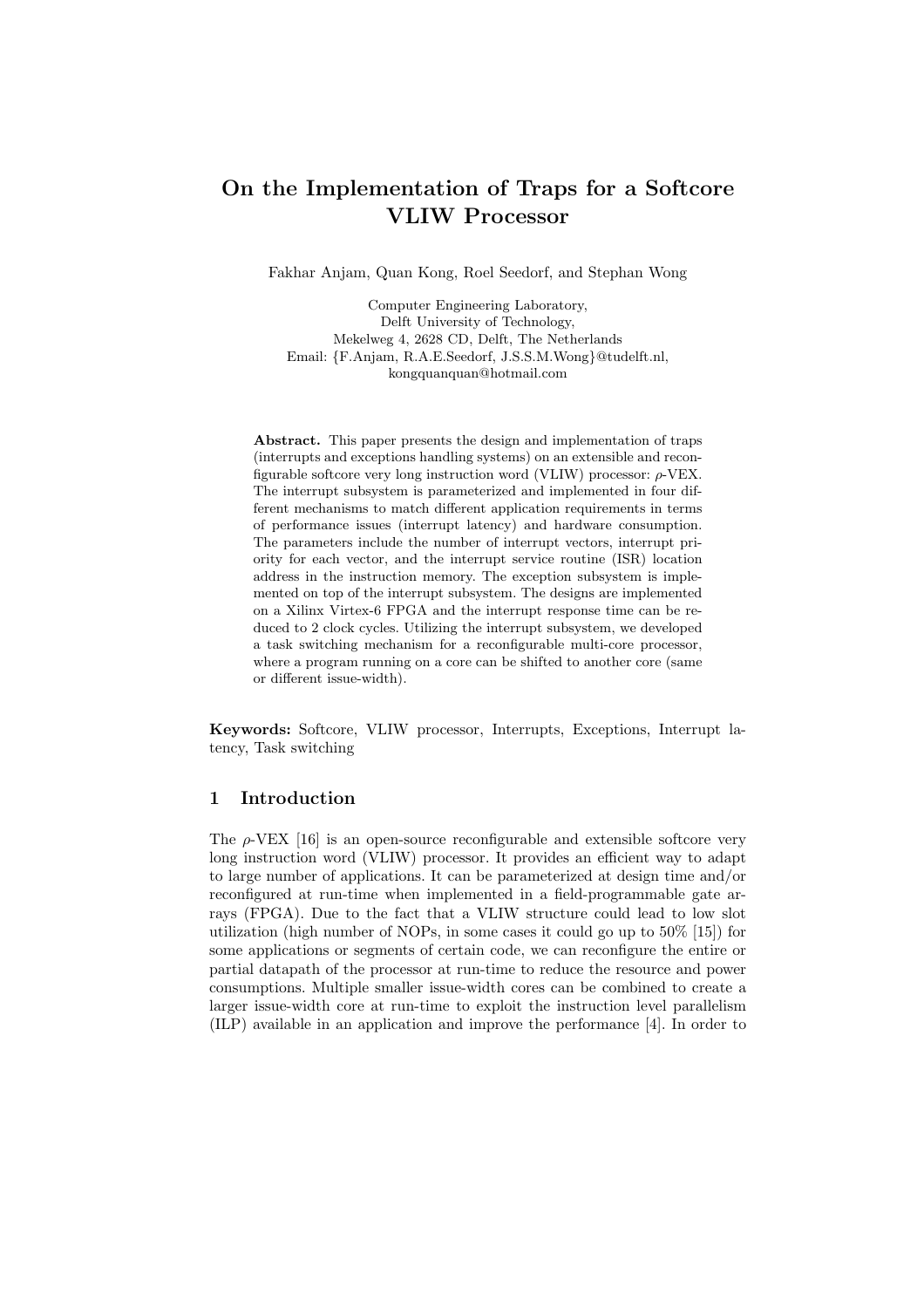implement these functionalities, more control from within the  $\rho$ -VEX processor is required. The processor should be interruptible by the outside world and remember its execution state.

More advanced application schemes can be realized on a processor when it implements interrupt and exception handling systems. Certain critical tasks require that the processor should respond to them within a certain time limit. The exception handling system ensures that the computed result is always correct. The interrupt and exception handling systems are important building blocks on a processor for running an operating system on it. Features like multi-tasking and multi-threading are facilitated by the interrupt system on a processor.

This paper presents the design and implementation of traps on the  $\rho$ -VEX processor. The trap is a collective name given to external asynchronous interrupt subsystem and internal synchronous exception handling subsystem. We implemented the interrupt subsystem in four different mechanisms with respect to interrupt latency, hardware consumption and the stress on the compiler and/or related toolchain. The interrupt subsystem is parameterized to support different applications. Parameters include the number of interrupt vectors, the interrupt priority for each vector and the ISR location address in the instruction memory. The exception handling subsystem utilizes the interrupt subsystem and ensures to detect certain conditions which may result in wrong computation. Building on the interrupt subsystem, we developed a mechanism for task switching in a reconfigurable multi-core system [4].

The remainder of the paper is organized as follows. Section 2 presents the related work. The  $\rho$ -VEX processor and its toolchain are discussed in Section 3. The design and implementation of the interrupt subsystem and the exception handling subsystem (which make the traps system) for the  $\rho$ -VEX processor are presented in Sections 4 and 5, respectively. Experimental results are discussed in Section 6. A use case (task switching) for the traps system on the  $\rho$ -VEX processor is presented in Section 7. Finally, Section 8 concludes our paper.

### 2 Related Work

The Xilinx Microblaze [2], the Altera Nios-II [3], and the OpenRISC [11] are 32-bit single-issue processors that can be configured to different application requirements. Because these processors have only one interrupt input, therefore, an interrupt controller is used. The service routine asks the controller what device(s) caused the interrupt and acts accordingly. When an interrupt is detected and the interrupts are enabled, the interrupt handler: (1) acknowledges the interrupt, (2) stores the context, (3) services the interrupt, (4) restores the context, and (5) returns to the main program. We do not use an interrupt controller.

The available softcore VLIW processors in literature are always restricted in some ways. Spyder [8] is the first reported softcore VLIW processor without a complete toolchain and interrupt system. Instance-specific implementations of VLIW processors are presented in [10] which do not represent more general VLIW processors. An FPGA-based design of a softcore VLIW processor based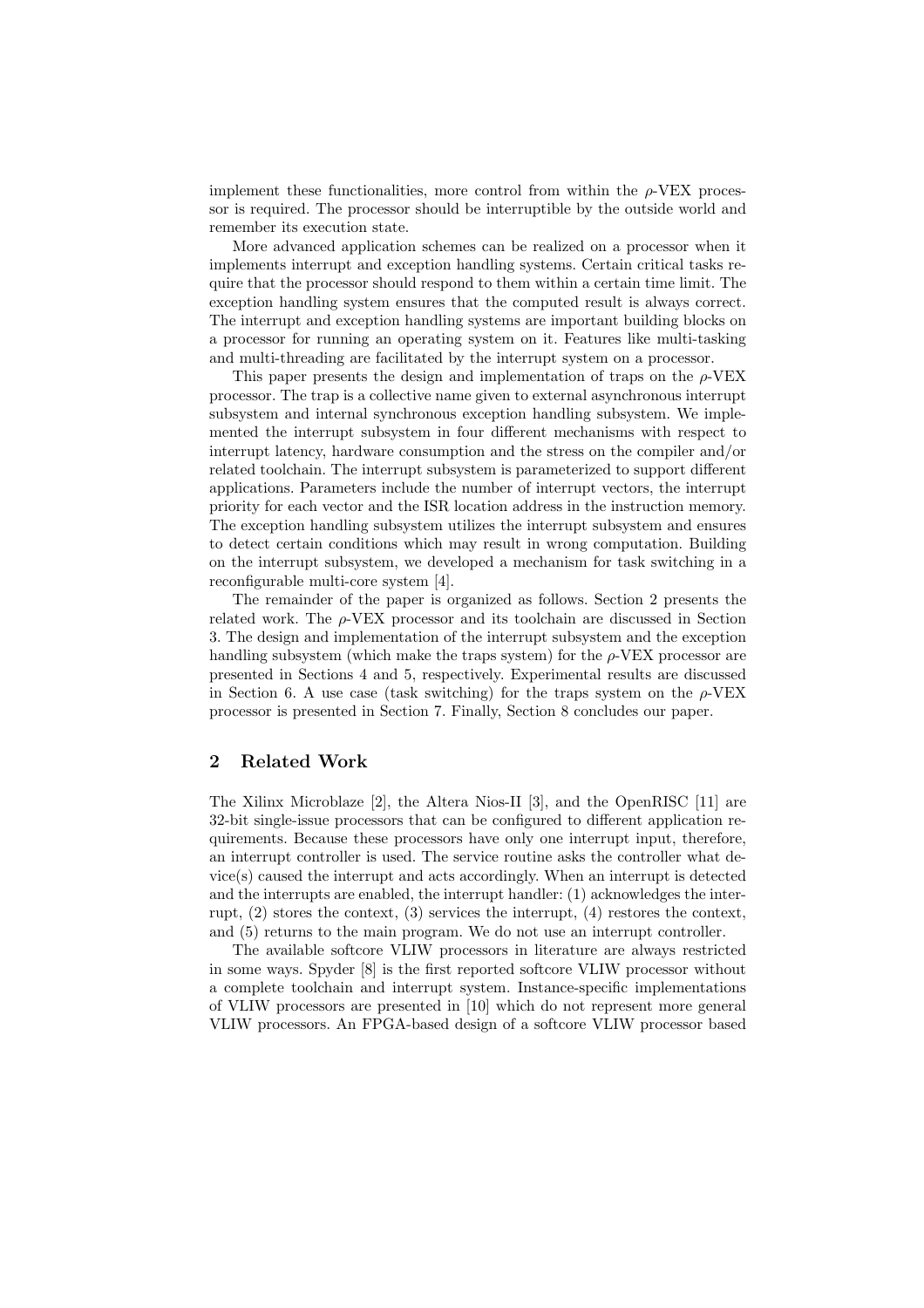on the ISA of the Altera Nios-II soft processor is presented in [9]. Due to the licensed Altera Nios-II, this design is not much flexible and not open-source. The design can use the interrupt system of the Nios-II architecture. In [13], the micro-architecture of a customizable softcore VLIW processor is presented with the limitation of a compiler and interrupts system.

Several interrupt handling schemes to reduce the size of contexts to be switched to minimize the interrupt latency for VLIW and DSP processors are presented in [12][7][14]. All these mechanisms need the support of a relative compiler and even processor architecture. The  $\rho$ -VEX softcore is a parameterized open-source softcore VLIW processor and can be adapted to different applications. In this paper, we implemented the interrupt and exception handling systems on the  $\rho$ -VEX processor to further enhance its capabilities, and use it for task migration among different cores.

### 3 The ρ-VEX VLIW Processor

The VEX ISA is a 32-bit clustered VLIW ISA that is scalable and customizable to individual application domains. The VEX ISA is loosely modeled on the ISA of the HP/ST Lx (ST200) family of VLIW embedded cores [5]. Based on trace scheduling, the VEX C compiler is a parameterized ISO/C89 compiler. A flexible programmable machine model determines the target architecture, which is provided as input to the compiler. A VEX software toolchain including the VEX C compiler and the VEX simulator is made freely available by the Hewlett Packard Laboratories [1].

The  $\rho$ -VEX is a configurable (design-time) open-source softcore VLIW processor [15]. The ISA is based on the VEX ISA [6]. Different parameters of the  $\rho$ -VEX processor, such as the number and type of functional units (FUs), number of multiported registers (size of register file), number and type of accessible FUs per syllable, width of memory buses, and different latencies can be changed at design time. Figure 1(a) depicts the organization of a 32-bit, 4-issue  $\rho$ -VEX VLIW processor implemented in an FPGA. The  $\rho$ -VEX processor is a 5-stage pipelined processor consisting of fetch, decode, execute 0, execute 1/memory, and writeback stages. There are four arithmetic logic units (ALUs), two multiplication units (MUL), a control/branch unit (CTRL), and a load/store (LS) or memory unit (MEM). There are two multiported register files: a  $64\times32$ -bit general-purpose register (GR) file and an  $8\times1$ -bit branch register (BR) file. The instruction and data memories for the processor are implemented with block RAMs (BRAMs). The data memory is also utilized for storing the state or context of a program when an interrupt is serviced. Additionally, the  $\rho$ -VEX processor supports reconfigurable operations, as the VEX compiler supports the use of custom operations via pragmas inside the application code.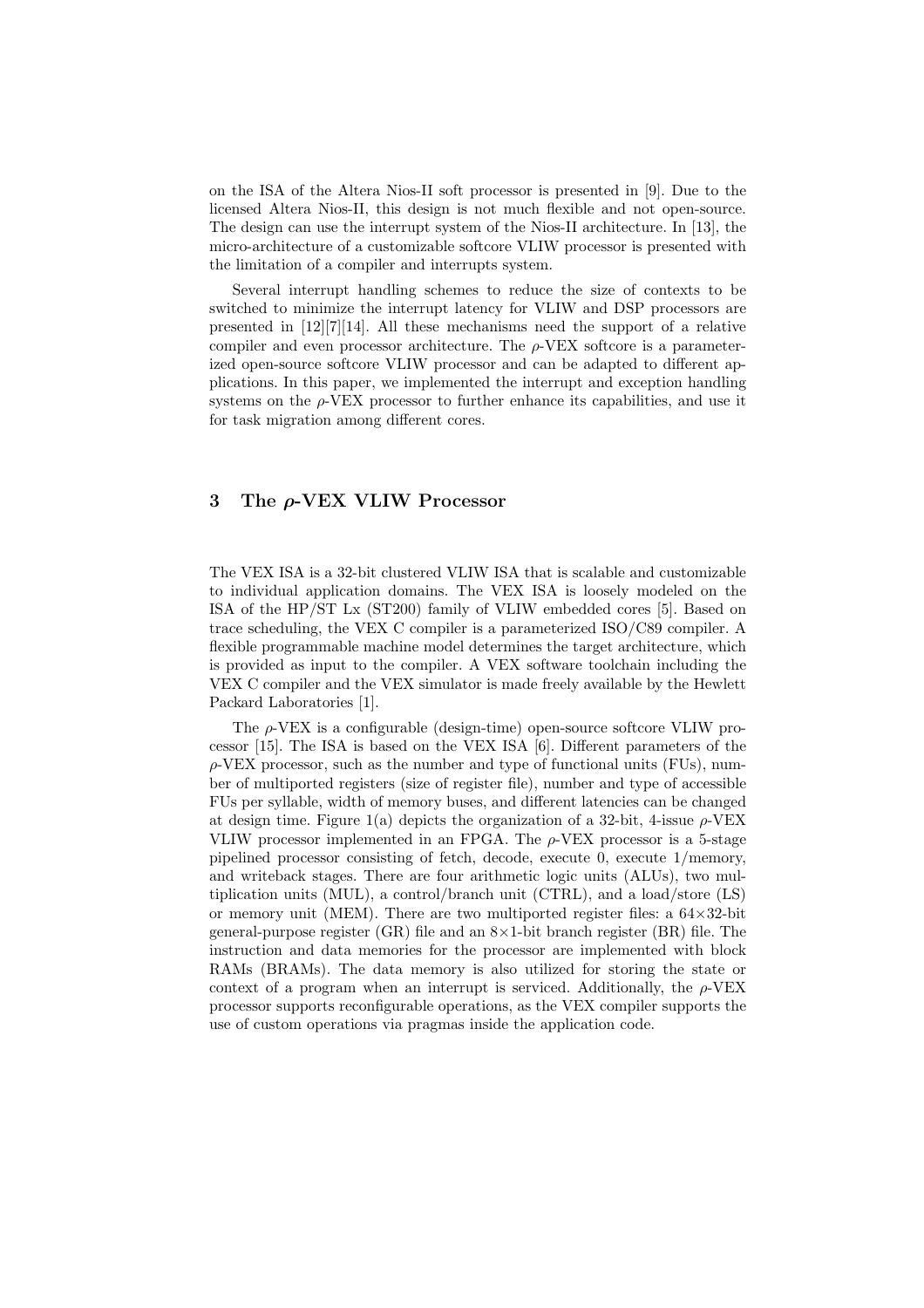### 4 Interrupt Subsystem

The interrupt subsystem called the *interrupter* is designed in a modular fashion. It can be easily plugged in or out of the  $\rho$ -VEX core. Figure 1(b) depicts the structure of the  $\rho$ -VEX processor with the interrupter. The interrupter receives input signals from interrupt pins and then generates and sends control signals to the fetch stage to reschedule instructions to execute an ISR. Meanwhile, the context is also stored by the interrupter. When a return from interrupt (RFI) instruction is decoded, a signal is passed to the interrupter indicating the end of an ISR. After that the context is restored back and the core can continue with the original execution. The interrupter has two submodules: interrupt scheduler and *interrupt controller*. Figure 2 depicts a general view of our interrupt scheme.

#### 4.1 Interrupt Scheduler

The interrupt scheduler is made parameterized in the number of interrupt vectors, interrupt priority for each vector, and the ISR location address in the instruction memory. The interrupt scheduler is responsible for (1) receiving interrupt input signals from different sources, (2) scheduling different tasks into the task queue, and (3) enabling interrupt requests to the interrupt controller when the priority of the requested task is higher than the current task. There are two inputs for the interrupt scheduler: external *interrupt in* signals from outside world and the internal *clear* interrupt flag signal from the interrupt controller. The *interrupt in* signal adds tasks to the task queue and *clear* signal removes it from the task queue. Only if an interrupt with higher priority comes in, or a higher priority task is finished, a waiting task can then become active. The interrupt vector table records information such as the interrupt vectors (type of interrupts) and their priorities, interrupt flags which show the status of each interrupt request, ISR addresses, and the interrupt enable bits to mask the interrupts. Figure 2(b) depicts the dataflow in the interrupt scheduler.



Fig. 1. The  $\rho$ -VEX processor and the interrupt scheme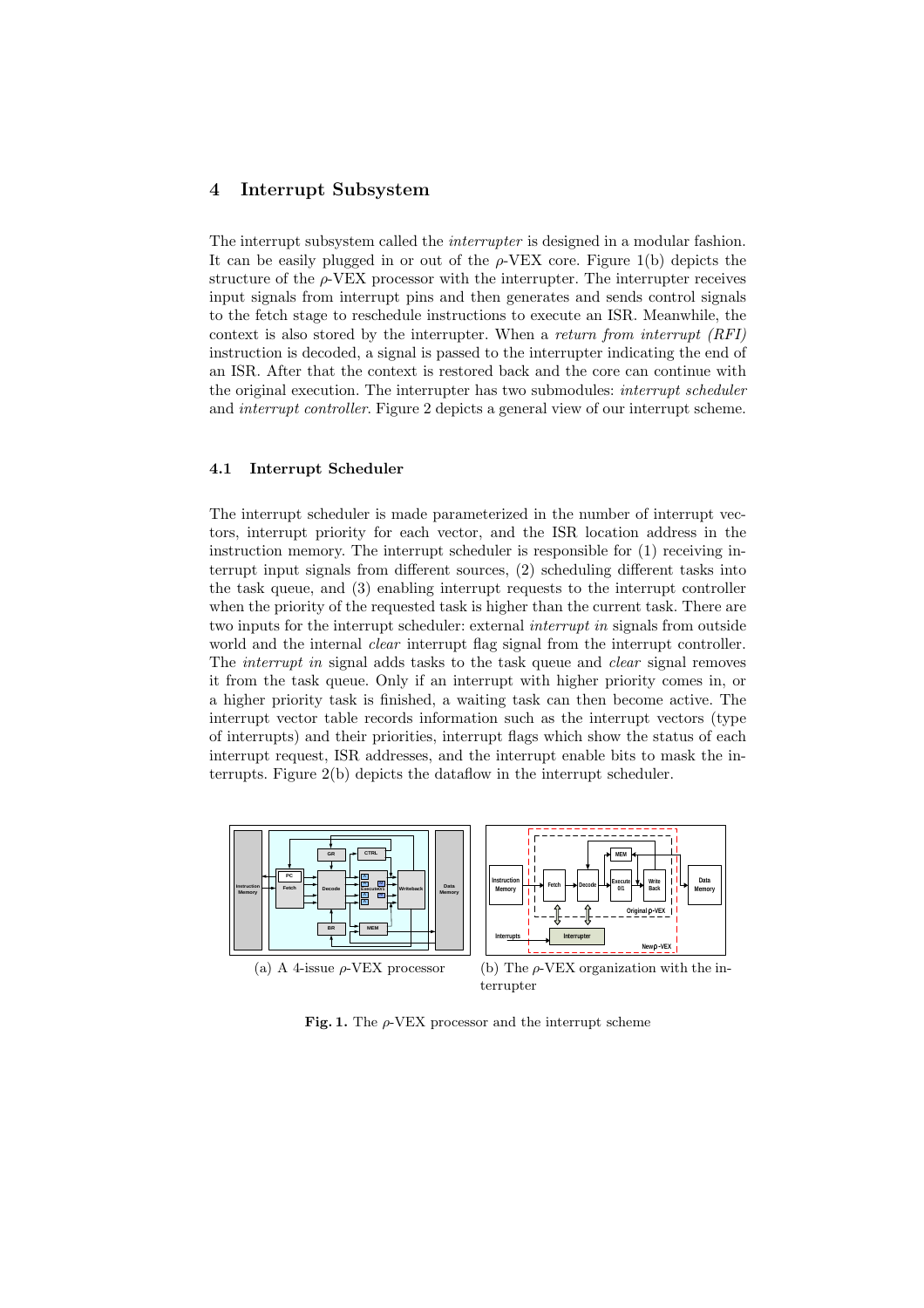#### 4.2 Interrupt Controller

The interrupt controller's main jobs are (1) receiving interrupt request signals from the interrupt scheduler, (2) storing the context, (3) loading the ISR address (4) restoring the context, and (5) restarting the main program again from the point where it was left before the interrupt. The interrupt controller is designed as a finite state machine (FSM). An interrupt queue is implemented to record information of ISR addresses, return addresses and interrupt vectors received from the interrupt scheduler along with the interrupt request signal.

#### 4.3 Implementation Types for the Interrupt Controller

We implemented the interrupt controller in four different methods in order to match different application requirements and resource usage. The first three methods utilize the  $\rho$ -VEX processor whose register file is implemented with the FPGA's configurable resources (slice registers and slice LUTs). The fourth method utilizes the  $\rho$ -VEX processor whose register file is implemented with the block RAMs (BRAMs). These implementations differ by the way the context (the general-purpose and the branch registers) is stored and restored.

Directly Switching Context Method: Here, the context is stored/restored through dedicated paths, and the processor pipeline is not utilized for context switching. The advantage of this method is that the size of the ISR code becomes smaller as instructions for context switching are not required in the ISR.

Hardware Instructions Switching Context Method: Here, the processor pipeline is utilized, and the context switching instructions are generated in the interrupt controller hardware. This method also reduces the ISR code size. Additionally, a hardware *monitor* is introduced which records the maximum index of registers at run-time in order to reduce the size of the context to be stored.

Software Instructions Switching Context Method: Here, the processor pipeline is utilized, and the instructions for context switching are generated in



Fig. 2. General view of the interrupt scheme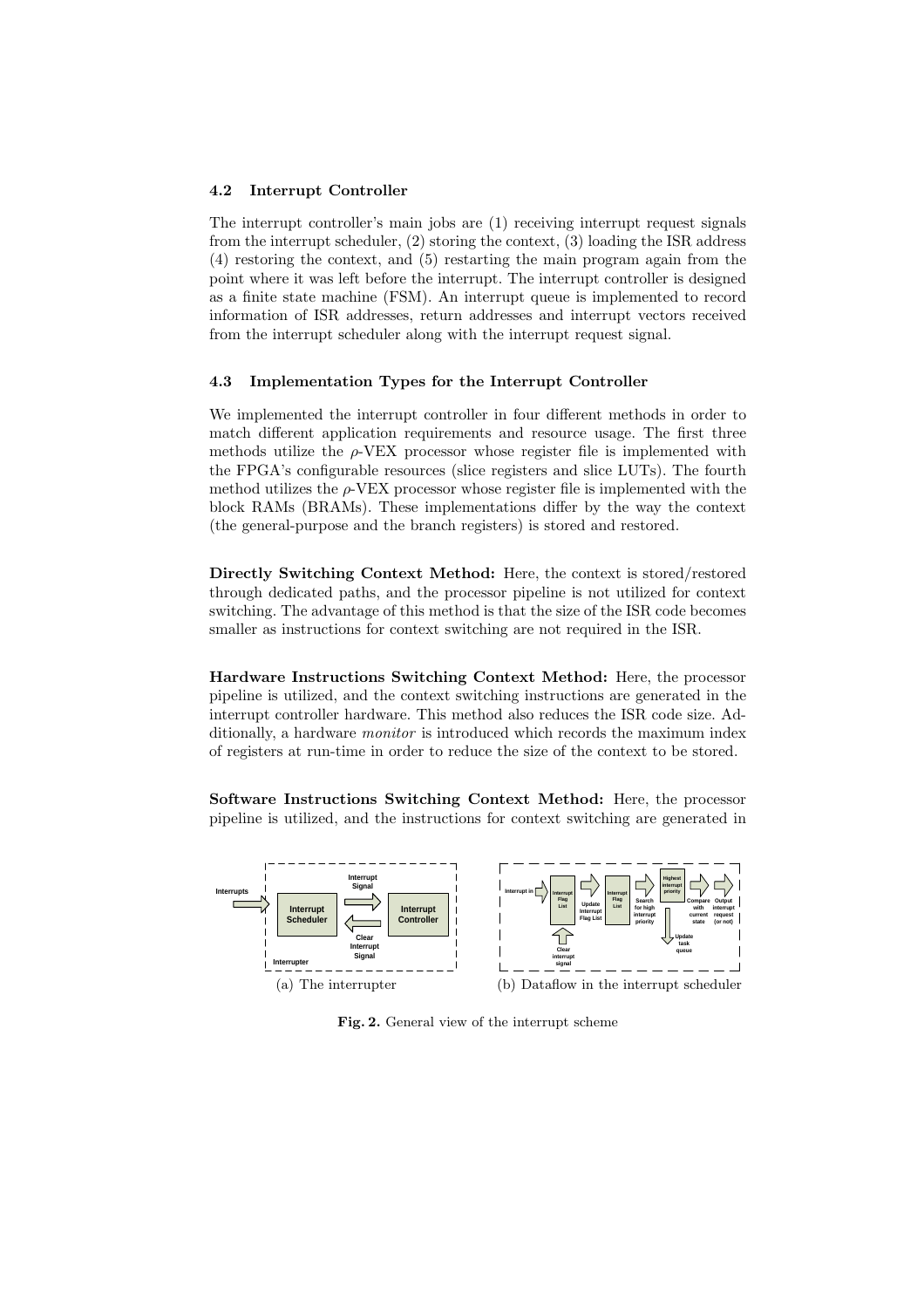software (compiler/assembler). The advantage is that extra hardware for the context switching is not required; however, this method introduces extra overhead for the size of the ISR code.

Page-able Register File Method: Instead of switching the context, here, the page of the register file is switched while executing an ISR. For this method, we utilized the  $\rho$ -VEX processor whose register file is implemented with BRAMs (instead of LUTs as in the first three methods) and the interrupt latency can be reduced to a minimum possible (2 cycles only). A 4-issue  $\rho$ -VEX processor requires a 64×32-bit register file with 4-write and 8-read ports. Multiple BRAMs are utilized to implement the register file. The 18 kbits BRAM-based register file can provide up to  $512\times32$ -bit registers or up to 8 copies or pages of  $64\times32$ -bit register file. We modified the design of the register file and exploited the extra unused available registers as multiple sets of the register file.

#### 4.4 Software Interrupt Support and Interrupt Enable/Disable:

Since in the original VEX ISA there are no instructions for interrupts, therefore, we extended the instruction set with a custom instruction for the  $\rho$ -VEX processor. With this instruction, a software code can interrupt the core. The same instruction is also used for enabling or disabling (masking) the interrupts.

### 5 Exceptions Handling Subsystem

The difference between interrupts and exceptions is that interrupts are used to handle external events (serial ports, buttons etc.) while exceptions are used to handle internal instruction faults (division by zero, illegal opcode etc.) The exception handling mainly relies on the interrupt subsystem for its implementation. Unlike the interrupts which can occur asynchronously, exceptions occur synchronously when an instruction is decoded or executed. Different conditions are tested at decode and execute stages and internal interrupt is raised whenever there is an exception. We enhanced the  $\rho$ -VEX processor and implemented the following important exceptions, and the system can further be easily extended.

- 1. Arithmetic Overflow
- 2. Division by Zero
- 3. Invalid Opcode
- 4. Unavailable Hardware Unit

### 6 Experimental Results

The following key metrics determine performance of an interrupt system: Interrupt latency – The time when the processor is ready to start saving the context after receiving an interrupt. Interrupt response time – The time when the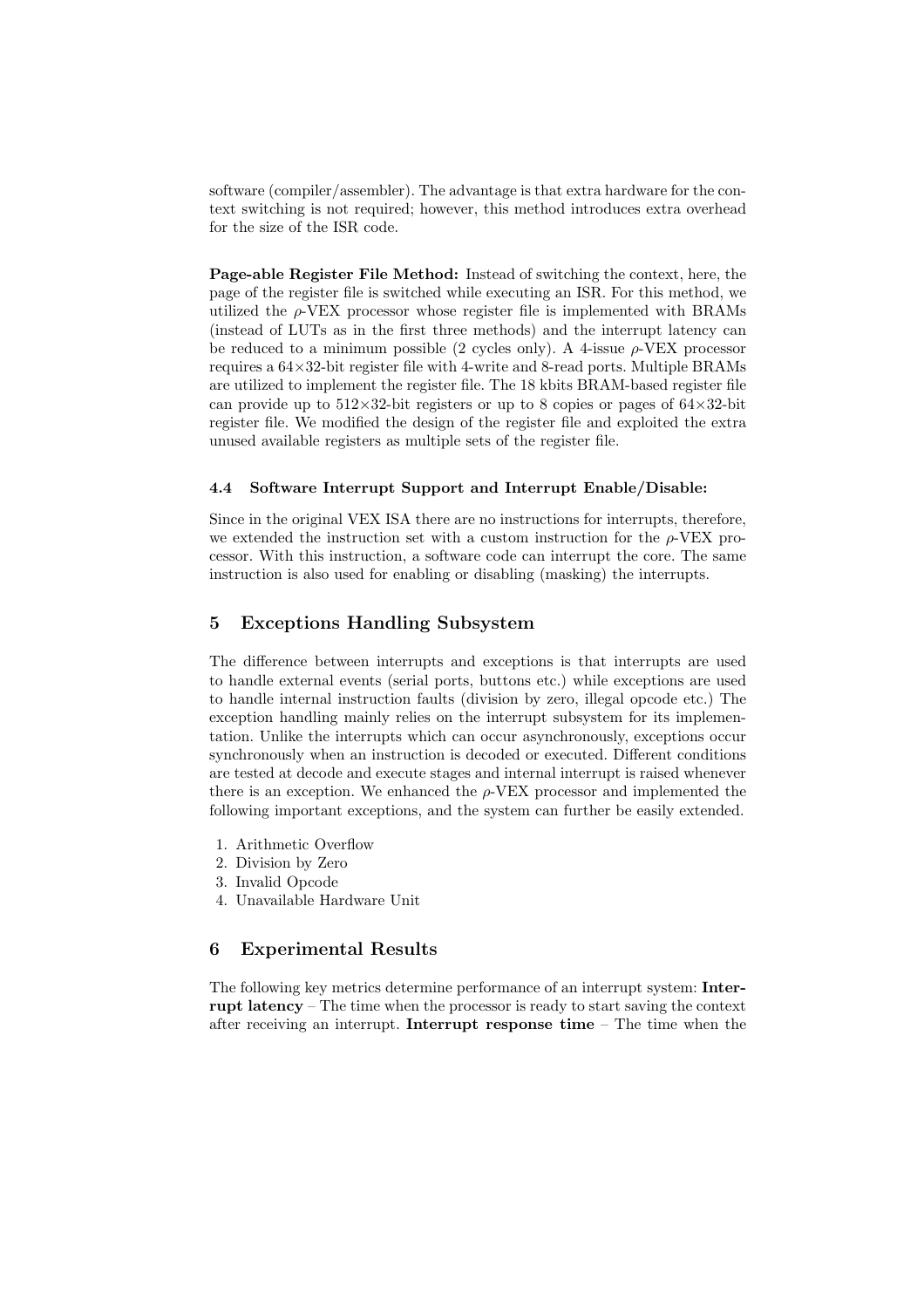processor runs the first instruction in an ISR after receiving an interrupt (interrupt latency plus the time for context storing and calling an ISR). Table 1 lists the implementation types and the interrupt response time for the four types of our interrupt subsystem. We utilized the Xilinx ISE release version 12.4 for synthesis and implementation with  $XCGVLX240T-1-FF1156$  as the target device available on the ML605 development board.

In the  $\rho$ -VEX architecture, the general-purpose (GR) register number 0 (\$r0.0) is hardwired to value zero, therefore, it is not stored during the context store. For version 1 of the interrupter, the interrupt response time of 76 cycles includes 4 cycles for completing the currently fetched instruction and stopping the pipeline, 1 cycle for scheduling the interrupt, 63 cycles for moving the GR registers and 8 cycles for moving the branch (BR) registers. For version 2, a hardware monitor records the maximum index of the registers that are used in the program before the processor is interrupted. Therefore, the interrupt response time depends on when the currently executing program is interrupted. The worst case could be 76 cycles. The best case could be 17 cycles (4 cycles for completing the currently fetched instruction and stopping the pipeline, 1 cycle for scheduling the interrupt, 12 cycles for moving the GR registers (\$r0.1 to \$r0.11, and \$r0.63)). These registers have special purposes in the ISA and are mostly used in a program. For version 3, the interrupt response time is pre-determined at compile time. Still, there could be two scenarios. First, when the context storing routine is placed within the body of the ISR, the interrupt response time is 76 cycles. Second, when the context storing routine is placed at a separate location and is called from within the ISR, the interrupt response time is 78 cycles, as there would be an extra 2 cycles branch latency. In later case, the size of the ISR code is reduced.

The interrupt latency for version 4 is 2 clock cycles. One clock for scheduling the interrupt and other for switching the register file page. When implementing this method, the first and the last 4 instructions in the ISR should not read and write data from/to registers, respectively, in order to allow the currently fetched instruction to be passed through the pipeline. This is reasonable because at the beginning of a program (ISR), variables are normally initialized first before they can be read, and at the end of a program, the already computed data is consumed or spilled to memory instead of generating new data (writing to registers).

In order to evaluate our work, we compare the interrupt latency of the  $\rho$ -VEX processor to that of the Microblaze [2] and Nios-II [3] processors in Table 2, which also presents the hardware resource usage for our interrupt systems. The

| Version        | Description                                    | Interrupt response time |
|----------------|------------------------------------------------|-------------------------|
|                | directly switching context method              | 76 cycles               |
| $\overline{2}$ | hardware instructions switching context method | $17 - 76$ cycles        |
| 3              | software instructions switching context method | $76 - 78$ cycles        |
|                | page-able register file method                 | 2 cycles                |

Table 1. Implementation types and interrupt response time for the interrupt subsystem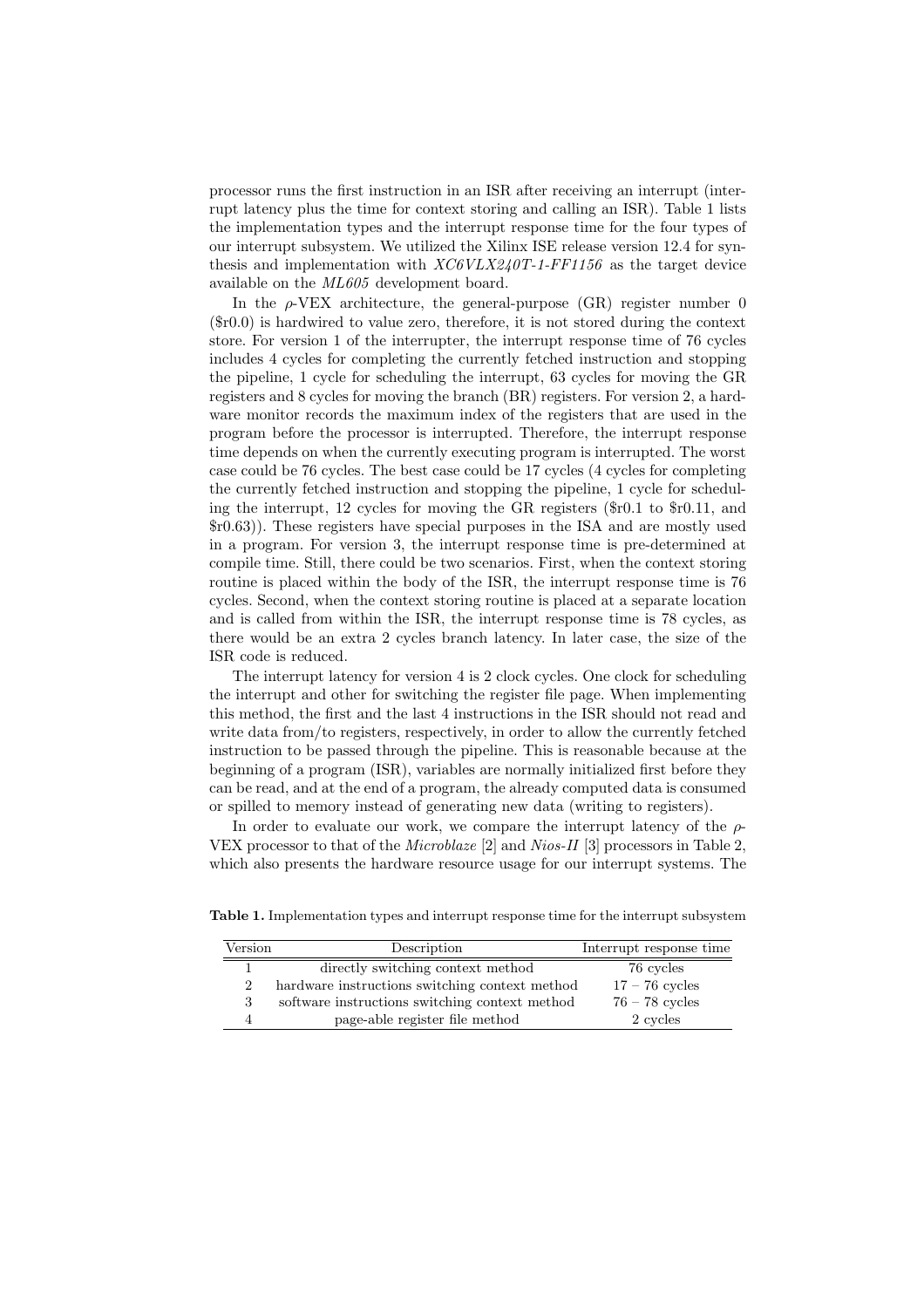Table 2. Hardware resource utilization for the  $\rho$ -VEX and the worst-case interrupt latencies for the ρ-VEX, Microblaze, and Nios-II (without hardware divider unit)

| Processor                  |         |      |       | Version Registers LUTs BRAMs (36 kbits) Interrupt latency |                   |
|----------------------------|---------|------|-------|-----------------------------------------------------------|-------------------|
| Original $\rho$ -VEX       | 1, 2, 3 | 3055 | 23253 | $\theta$                                                  | N/A               |
| $\rho$ -VEX with interrupt |         | 3796 | 24510 | $\theta$                                                  | 5 cycles          |
| $\rho$ -VEX with interrupt | 2       | 3711 | 24764 | $\theta$                                                  | 5 cycles          |
| $\rho$ -VEX with interrupt | 3       | 3467 | 23585 | $\theta$                                                  | 5 cycles          |
| Original $\rho$ -VEX       | 4       | 1046 | 12899 | 16                                                        | N/A               |
| $\rho$ -VEX with interrupt | 4       | 1727 | 15789 | 16                                                        | 2 cycles          |
| Microblaze                 | N/A     | N/A  | N/A   | N/A                                                       | 8 cycles          |
| $Nios-II/f/s/e$            | N/A     | N/A  | N/A   | N/A                                                       | $10/10/15$ cycles |

 $\rho$ -VEX processor can run up to 110 MHz in the Xilinx Virtex-6 XC6VLX240T-1-FF1156 and the Altera Stratix IV  $EP<sub>4</sub>SGX530KH<sub>4</sub>0C2$  FPGAs. The Microblaze and the Nios-II can run at about 200 MHz in the Virtex-6 and the Stratix IV FPGAs, respectively.

# 7 Use case

Task migration among cores is used to balance workload and/or network traffic and to reduce hotspots and power consumption. Additionally, a code running on a core can be migrated to a larger or smaller issue-width to increase the performance or reduce power consumption, respectively. We implemented the interrupt system (version 3) in each core of the adjustable/reconfigurable issueslots VLIW multi-core processor [4]. In this processor, there are four 2-issue cores. Each core can be run independently. Multiple 2-issue cores can be combined or split at run-time, with the following possible configurations of VLIW cores: (1) four 2-issue cores, (2) one 4-issue and two 2-issue cores, (3) two 4-issue cores, and (4) one 8-issue core. Figure 3(a) depicts the general view of this adjustable issue-slots processor. In the original version of the multi-core processor, cores could only be combined or split when they were idle. With the development of



Fig. 3. The Adjustable issue-slots processor and the task switching mechanism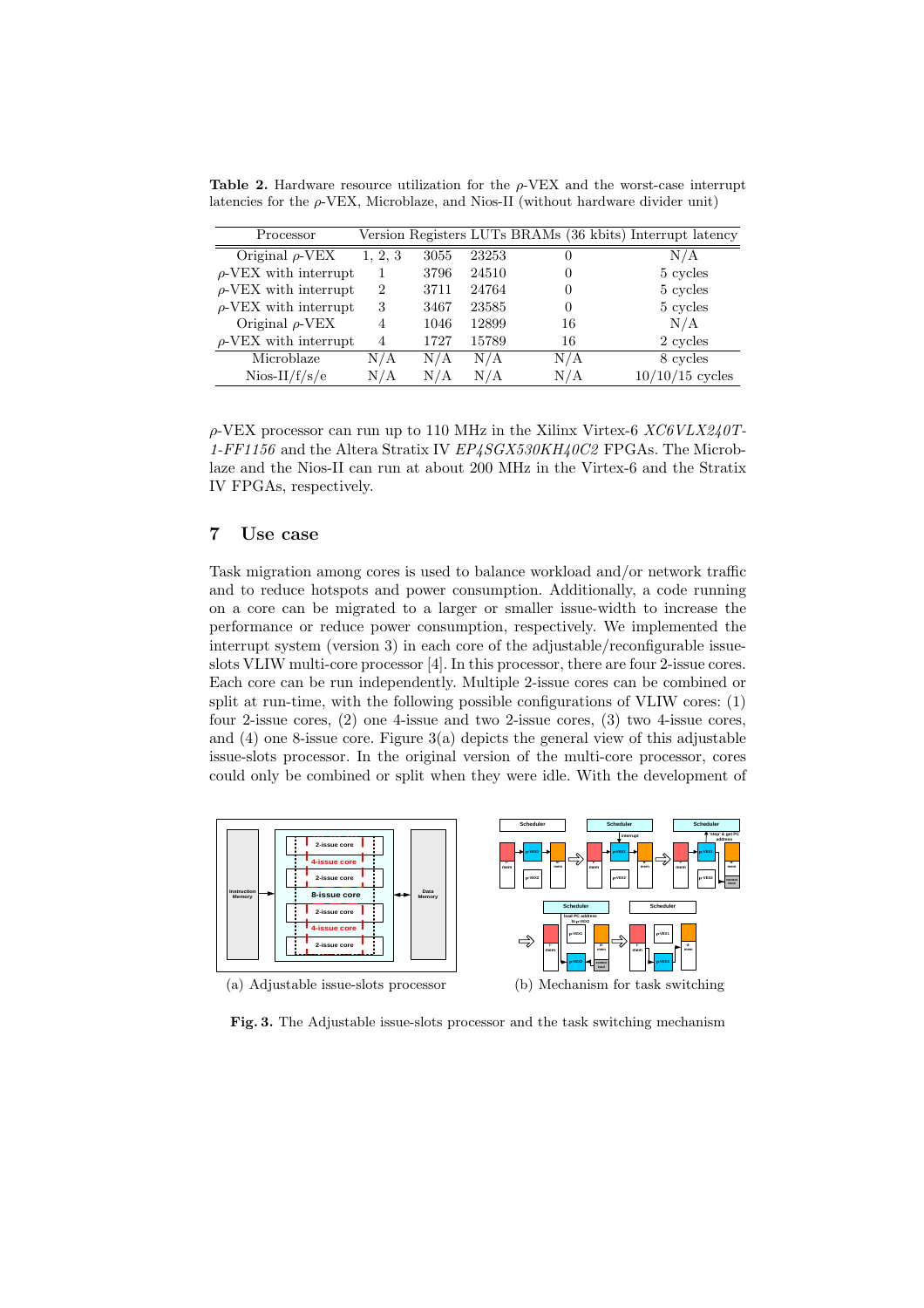the interrupt system, each core is now able to pass on its environment (execution state) to another core of the same or different type in order to manage the cores utilization at run-time. We can now combine/split the cores that are even not idle. We implemented a task switching or migration mechanism for the cores.

A scheduler (currently implemented in hardware, but in future may be a software running on a certain core) controls the process of migration. For task migration from  $\rho$ -VEX1 (say, a 2-issue core) to  $\rho$ -VEX2 (say, a 4-issue core), the scheduler performs the following steps as depicted in Fig.  $3(b)$ : (1) generate an interrupt on  $\rho$ -VEX1 core, (2) a special ISR is called on  $\rho$ -VEX1 which stores the context into data memory (shared memory accessible to all cores) and records the program counter (PC) address with respect to a defined switching point, (3) generate an interrupt on  $\rho$ -VEX2 core, (4) a special ISR is called on  $\rho$ -VEX2 which restores the context from data memory, (5) load the recorded PC address to  $\rho$ -VEX2, and (6) start  $\rho$ -VEX2 to execute the remaining code. Here, we assume that different code versions of the same application are accessible and there are defined switching points available in the codes.

We only store/restore the GR registers and the branch registers. We implement the stack in the data memory accessible to both cores and hence, we do not switch the stack (both cores know the address of the stack). This reduces the migration time. A task migration from  $\rho$ -VEX1 to  $\rho$ -VEX2 requires a total of 154 cycles (76 cycles each for context store and restore and 1 cycle each for PC store and restore). Hence, switching an application running on a smaller to a larger issue-width core consumes 154 extra cycles, but then the execution time for the remaining part of the application can be reduced much. Table 3 presents the execution cycles and maximum possible performance improvement for some benchmark applications/kernels, when a code running on a 2-issue core is shifted to a 4-issue in the very beginning of the execution. Similarly, when a code running on a larger issue-width core is shifted to a smaller issue-width core and the unused issue-slots are gated off, power consumption can be reduced.

### 8 Conclusions

In this paper, we presented the design and implementation of traps on the  $\rho$ -VEX softcore VLIW processor. The trap includes external asynchronous interrupt and internal synchronous exception handling subsystems. The exception subsystem is built on the interrupt subsystem, which is parameterized and implemented in

| Benchmark                   |      |             | 2-issue 4-issue Improvement |
|-----------------------------|------|-------------|-----------------------------|
| <b>IDCT</b>                 | 8986 | 6864        | 23.61%                      |
| Sobel                       | 5345 | 3720        | 30.40%                      |
| Matrix multiply             | 7908 | 6278        | 20.61%                      |
| Hamming distance 12475 8747 |      |             | 29.88%                      |
| FIR filter                  |      | 86136 61660 | 28.42%                      |

Table 3. Execution cycles for the benchmark applications/kernels